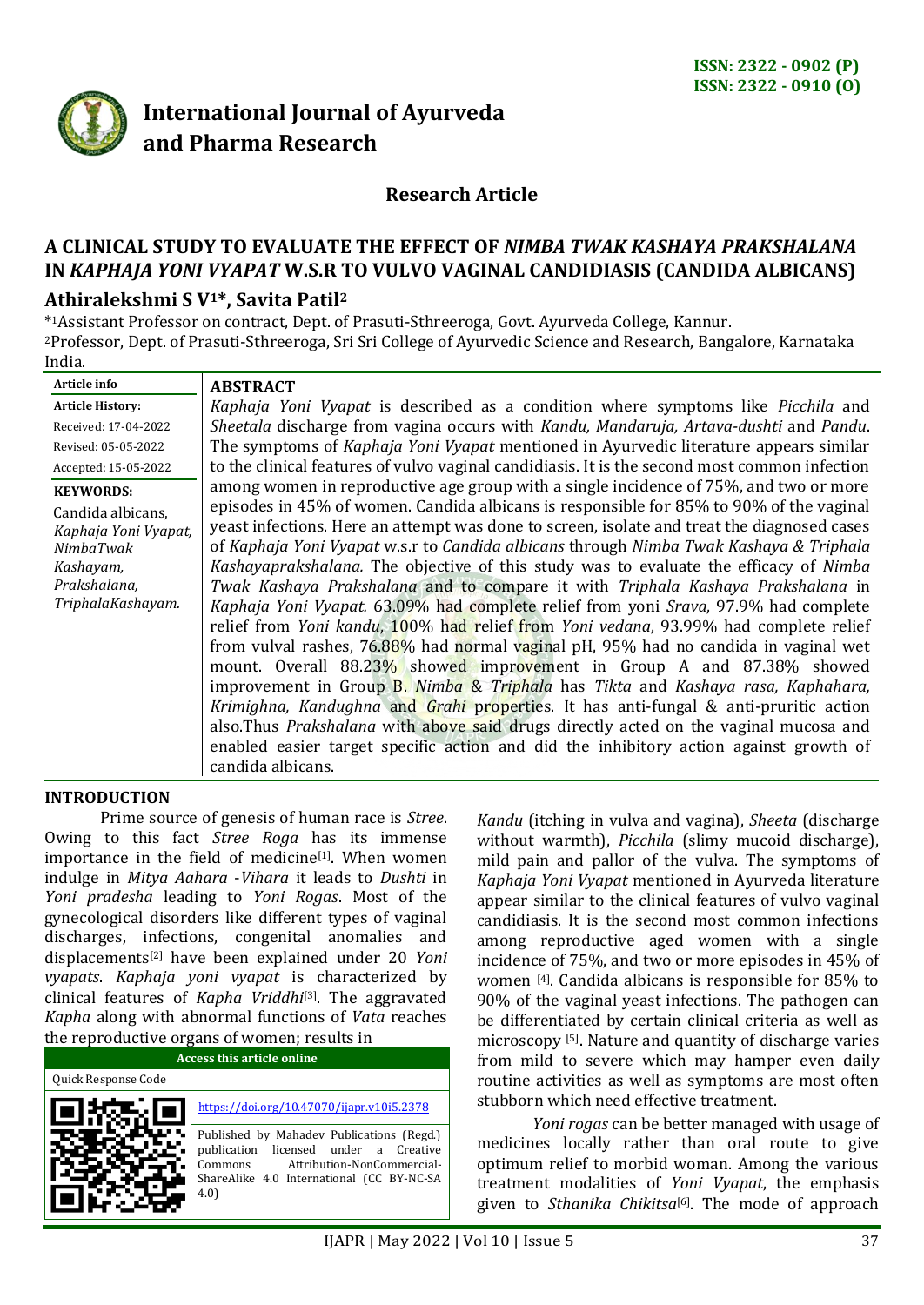through the local route with or without oral treatments is with the aim to give optimum relief to the suffering women. The reference clearly states that the purification of *Yoni* happens with *Prakshalana*, which means washing. So *Yoni prakshalana* is washing the *yoni*, usually done with medicated decoction. By *Yoni Prakshalana*, vaginal muscles get strengthened, *Yoni* becomes clean and fresh, thus it prevents fungal and yeast infections. Thus for this study *Nimba twak kashaya* for *Prakshalana* which is explained in *Gadanigraha* under *Yonigaadikarana Adhyaya* [7] *and Triphala kashaya prakshalana* which is already proven has been taken. *Nimba* & *Triphala* having *Tikta* and *Kashaya rasa*. It is *Kaphahara, Krimighna, Kandughna* and it has anti-bacterial, anti-viral, anti-fungal and antipruritic actions. *Nimba twak kashaya* & *Triphala kashaya* is used for *Stanika chikitsa* as *Yoni prakshalana*. It will directly act on the vaginal mucosa and enables easier target specific reaction. Also helps to clear the vagina and re-create optimum vaginal health by providing purifactory effect.

# **AIMS AND OBJECTIVES**

 To evaluate the effect of *Nimba Twak Kashaya Prakshalana* in *Kaphaja Yonivyapat.*



**Photograph 1: Showing** *Nimba Twak Kashayam* **Photograph 2: Showing** *Triphala Kashayam* **Diagnostic Criteria**

Diagnosis was done on the basis of the local signs and symptoms of *Kaphaja yoni vyapat* as described in the texts.

Curdy white discharge per vagina, itching in the vagina and vulva, mild pain in vagina or lower abdomen, per speculum examination to know the nature of discharge and condition of cervix, vaginal smear with positive Candida albicans were taken for study.

## **Inclusion Criteria**

Married women, subjects aged between 20 to 40 years, subjects full filling the above mentioned diagnostic criteria. The patients who were found positive for candida albicans with pseudohyphae on microscopic examination of wet vaginal smear were incorporated in this study.

- To re-evaluate the effect of *Triphala Kashaya Praksalana* in *Kaphaja Yonivyapat*.
- To compare the effect of *Nimba Twak Kashaya Prakshalana* & *Triphala Kashaya Prakshalana* in *Kaphaja Yonivyapat.*
- To review the literature of *Kaphaja Yoni Vyapat.*

# **MATERIALS AND METHODS**

*Nimba twak kashaya* for *Prakshalana* has been explained in *Gadanigraha* under *Yonigaadikarana adhyaya*. *Triphala* is a proven drug for *Kaphaja yoni vyapat. Nimba* and *Triphala* having *Tikta* and *Kashaya rasa*. It is *Kaphahara, Krimighna, Kandughna* and it has anti-bacterial, anti-viral, anti-fungal & anti-pruritic actions. *Nimba twak kashaya* & *Triphala kashaya* were used for *Stanika chikitsa (Yoni prakshalana).* 

## **Method of Drug Preparation**

*Nimba twak* was collected and dried under sunlight. *Triphala kwatha choorna* was taken from hospital pharmacy. *Kashayam* was prepared acc to *Sharangadara's kashaya kalpana* i.e., 1:16:8. 500grams of drug: 4 litre of water: boiled and reduced to 1 litre. The prepared *Kashayam* was filtered and used for *Praksalana* in bearable temperature.



## **Exclusion Criteria**

Unmarried women, post menopausal, cervical erosion, CA of cervix, pregnancy, sexually transmitted diseases, diabetes mellitus, anaemia, under prolonged use of antibiotics, local skin lesions, pelvic inflammatory disease were excluded from the study.

#### **Method of Research**

The method adopted in present study is convenient sampling. The data was analyzed by SPSS software version 20. The statistical tests used in the study are

1. Paired and Unpaired t test for objective parameters,

2. Mann-Whitney test and Wilcoxon signed rank test for subjective parameters.

Before starting the study, Informed consent was taken from individual subjects.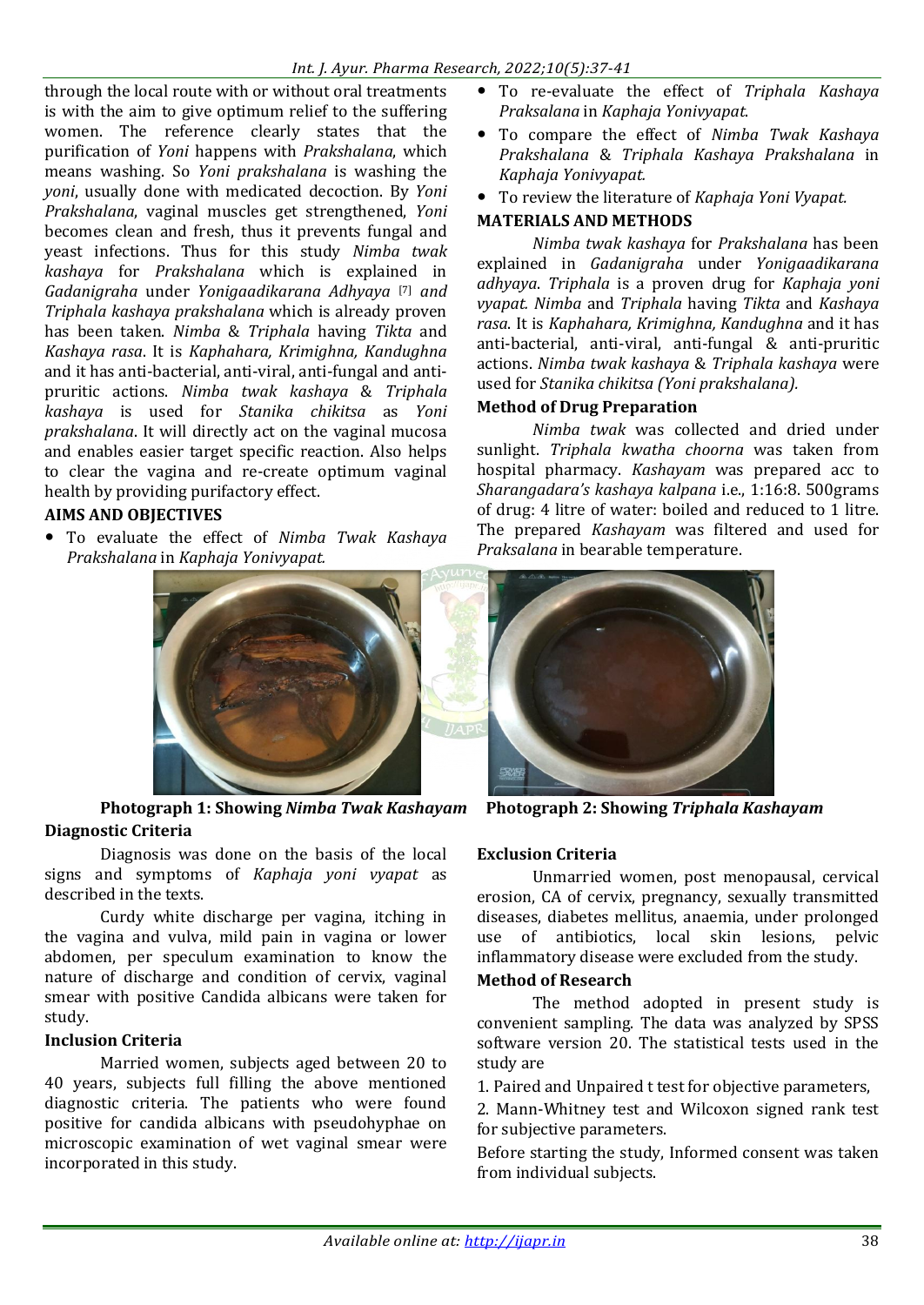#### **Treatment Protocol**

| S. no | Group   | Group         | <b>Medication</b>                               | No of<br>patients | <b>Days</b> |
|-------|---------|---------------|-------------------------------------------------|-------------------|-------------|
|       | Group A | Control group | Triphala Kashaya<br>Prakshalana (once daily)    | 20                |             |
|       | Group B | Trial group   | Nimba twak Kashaya<br>Prakshalana. (once daily) | 20                |             |

#### **Table 1: Showing the Treatment Protocol**

#### **OBSERVATION AND RESULTS**

The present study revealed the presence of *Kaphaja yoni vyapat* was more in the females of reproductive age group between 31 to 40 years with 60%. In *Ahara* pattern, 57.5% had *Kapha prakopa* especially *Abhishyandi ahara*. According to BMI, 32.5% had over weight and 65% had sedentary life style. 65% of subjects had moderate degree of dyspareunia. Sexual intercourse was the aggravating factor in 48.6% subjects.

All subjects taken for the study had *Yoni Srava* i.e., *Picchila* and *Sheeta srava* and *Yoni kandu*. In 40 subjects 29 subjects had *Yoni vedana* and 11 subjects did not had. All subjects had changes in the vulva, among that 20 subjects had moderate changes and 20 subjects had severe changes. Out of 40 subjects, 29 subjects had mild and 10 subjects had moderate and 1 subjects had severe change in the vaginal pH. All the subjects had candida albicans with pseudohyphae in wet mount under microscope. When we compare changes in the vulva between the groups, both group had same result with the mean of 0.15 and it is statistically insignificant with p value 1.00. In Group A, improvement was seen with mean of 0.15 after the treatment and 0.10 after follow up. It is statistically highly significant with p value 0.000. In Group B, after treatment showed improvement with mean of 0.15. It is highly significant with p value 0.000. Presence of candida albicans in vaginal wet mount before & after treatment in Group A and B, after treatment showed improvement with mean of 0.05. It is statistically highly significant with p value 0.000.

| <b>Parameters</b>    | <b>Mean Score</b> |      | % Relief | <b>SD</b> | <b>SE</b> | T      | P     | <b>Significance</b> |
|----------------------|-------------------|------|----------|-----------|-----------|--------|-------|---------------------|
|                      | <b>B.T.</b>       | A.T. |          |           |           |        |       |                     |
| Changes in the vulva | 2.40              | 0.15 | 93.75    | 0.366     | 0.082     | 18.291 | 0.000 | <b>HS</b>           |
| Vaginal wet mount    | 1.00              | 0.05 | 95       | 0.224     | 0.050     | 19.000 | 0.000 | HS                  |
| Vaginal pH           | 1.30              | 0.25 | 80.76    | 0.444     | 0.099     | 6.185  | 0.000 | <b>HS</b>           |
| Yoni Srava           | 2.10              | 0.80 | 61.9     | 0.410     | 0.062     | 12.252 | 0.000 | HS                  |
| Yoni Kandu           | 2.50              | 0.05 | 98       | 0.224     | 0.055     | 7.586  | 0.000 | HS                  |
| Yoni Vedana          | 0.470             | 0.00 | 100      | 0.00      | 0.075     | 6.050  | 0.000 | <b>HS</b>           |
|                      |                   |      |          |           |           |        |       |                     |

**Table 2: Showing the Effect of** *Prakshalana* **on Different Parameters of Group A**

**Table 3: Showing the Effect of** *Prakshalana* **on Different Parameters of Group B**

| <b>Symptoms</b>      | <b>Mean Score</b> |      | % Relief | <b>SD</b> | <b>SE</b> | T      | P     | <b>Significance</b> |
|----------------------|-------------------|------|----------|-----------|-----------|--------|-------|---------------------|
|                      | <b>B.T.</b>       | A.T. |          |           |           |        |       |                     |
| Changes in the vulva | 2.60              | 0.15 | 94.23    | 0.366     | 0.082     | 18.116 | 0.000 | HS                  |
| Vaginal wet mount    | 1.00              | 0.05 | 95       | 0.224     | 0.050     | 19.000 | 0.000 | HS                  |
| Vaginal pH           | 1.30              | 0.35 | 73       | 0.489     | 0.109     | 7.025  | 0.000 | HS                  |
| Yoni Srava           | 2.10              | 0.75 | 64.28    | 0.444     | 0.052     | 11.252 | 0.000 | HS                  |
| Yoni Kandu           | 2.30              | 0.05 | 97.8     | 0.224     | 0.055     | 6.586  | 0.000 | HS                  |
| Yoni Vedana          | 0.444             | 0.00 | 100      | 0.000     | 0.085     | 6.050  | 0.000 | HS                  |
|                      |                   |      |          |           |           |        |       |                     |

#### **DISCUSSION**

*Kaphaja Yonivyapat* is one of the *Vimshati Yonivyapat* which is caused by vitiation of *Kapha Dosa*. Local symptoms along with some general symptoms like pallor of the whole body as well as the vagina have been explained with the view of *Kapha* being increased in the whole body. Both Vagbhatas have included painlessness [8] . It can be inferred that as *Kapha* is generally not accompanied by pain, it is not mandatory to have *Yonivedana* associated with it. *Acharya Susrutha* has mentioned only local symptoms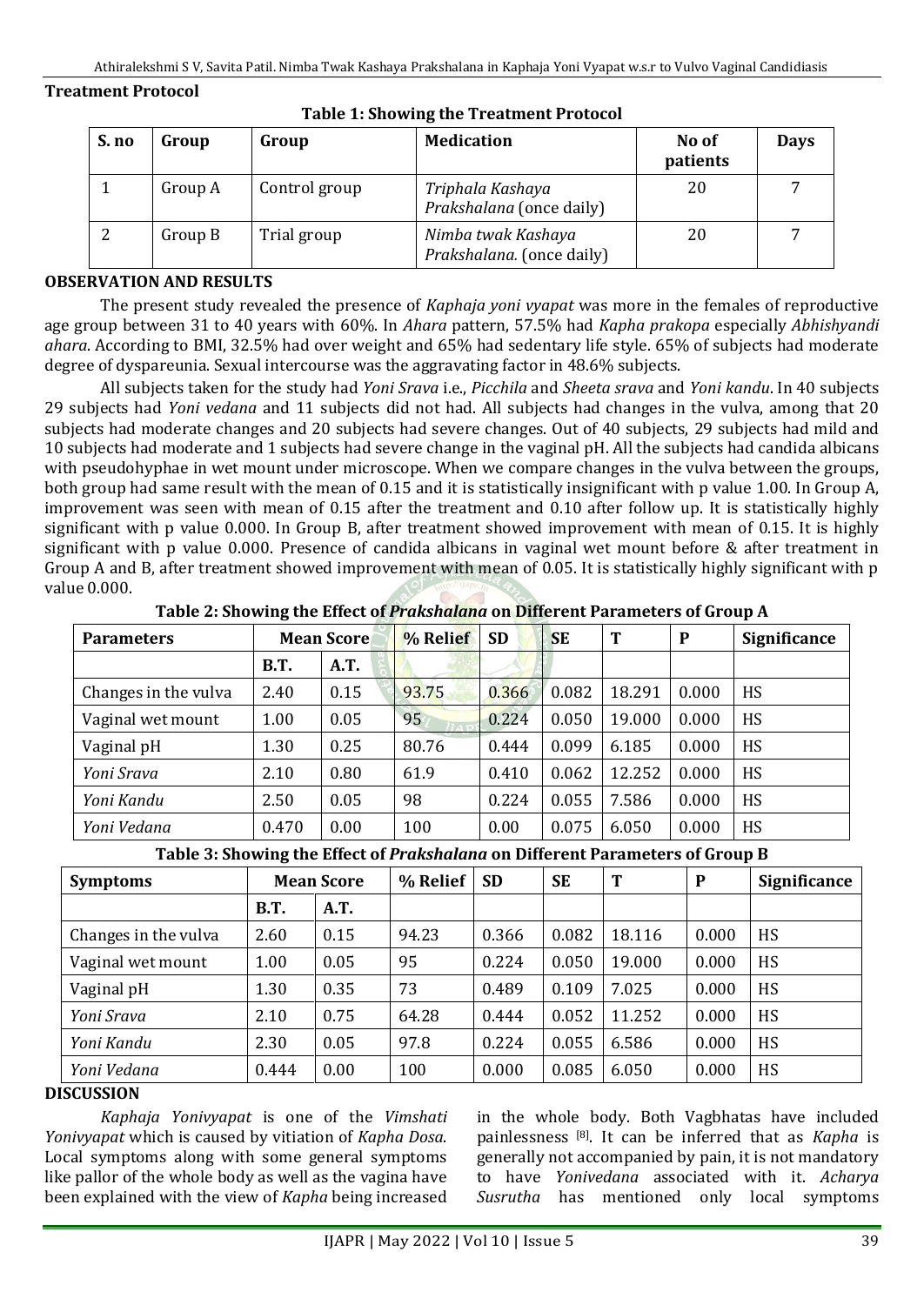emphasizing the distress of the women. In the present study considering different view's, *Acharya Charaka*'s description was taken for analysis<sup>[9]</sup>.

On the basis of clinical features and principles of treatment, *Kaphaja Yonivyapt* seems to be nearer to the description of Vulvo Vaginal Candidiasis caused due to Candida albicans. It is characterized by vaginal discharge, pruritis, pain, dyspareunia [10]. The slimy and adherent discharge and pruritis [11] being the cardinal symptoms bears resemblance to the *Lakshanas* of *Kaphaja Yoni vyapat*. The adherent flaky patches seen on per speculum examination in VVC is another feature of *Kapha prakopa*. The organism is yeast which has more virulence in acidic medium [12]. This acidity is caused due to the breakdown of glycogen in the vagina. The diet prescribed for candidiasis includes avoidance of carbohydrates and high sugar foods, which is similar to *Kapha vruddhikara ahara* mentioned in the *Nidana* for *Kaphaja Yonivyapat.*

## **Mode of Action of Drug**

*Nimba twak kashaya* for *Prakshalana,* is explained in *Gadanigraha* under *Yonigaadikarana adhyaya. Nimba* is having *Tikta* and *Kashaya rasa, Kaphahara, Krimighna, Kandughna* and *Grahi* properties [13]. Considering the above said properties, *Nimba twak kashaya prakshalana* was selected for this study. *Nimba* belongs to Meliaceae family, commonly found in India, Pakistan Bangladesh, and Nepal. *Azadirachta indica* has complex of various constituents including nimbin, nimbidin, nimbolide, and limonoids and such types of ingredients play role in diseases management through modulation of various genetic pathways and other activities<sup>[14]</sup>. Ouercetin and ßsitosterol were first polyphenolic flavonoids purified from fresh *Neem* and were known to have antifungal and antibacterial activities. Plant parts show antimicrobial role through inhibitory effect on microbial growth/potentiality of cell wall breakdown. The studies have proven that Chemical constituents of *Neem* leaf shown inhibitory action against candida albicans. Nimbidol and edunin are present in both leaf and bark. Thus in this study, anti-fungal effect of nimbidol and edunin showed inhibitory effect on candida albicans and prevented VVC.

The *Grahi* property of *Nimba* helped in *Yoni srava*. Nimbin in *Neem* bark has the property of anti pyretic, thus it acted on *Yoni Kandu* and rashes in the vulva. Nimbidin suppresses the functions of macrophages and neutrophils relevant to inflammation and also shows analgesic effect. Thus it helped in the symptoms of splash dysuria and dyspareunia. As a whole, *Nimba twak kashaya* helped in relieving the symptoms of *Kaphaja yoni vyapat* like *Yoni srava, Yoni kandu* and *Yoni vedana*. It also acted on candida albicans by its inhibitory effect.

## **Mode of action of** *Prakshalana*

The vagina is a potential space that connects the lower portion of the uterus to the outside environment. The drug administered through vagina are affected by a number of factors, such as a) Diffusion through the cell, b) Vesicular or receptor–mediated transport mechanism, c) Diffusion between cells through the tight junctions.In some cases, drugs given by the intravaginal route have a higher bioavailability compared to the oral route as it by passes the liver. Vaginal wall is very well suited for the absorption of drugs for systemic and local effect, since it contains a vast network of blood vessels.

In Ayurveda, the concept of *Sthanika chikitsa* has been well researched [15]. The results show that, it was not just a topical application, but a method of medication that clears and restores the vaginal flora. Among them *Prakshalana* can prove to be an effective and easy mode of treatment. The *Kashayam* has low molecular weight, which improves the vaginal absorption. Mode of action of *Prakshalana* depends on the drug used. Target specific action can be achieved by using appropriate drugs. Large permeation area, rich vascularization and relatively low enzymatic activity helps absorption faster. From the study it was observed that, time taken for the treatment was 20 mints. Thus effective result can be achieved by short duration of the treatment.

## **CONCLUSION**

*Nimba* & *Triphala* having *Tikta* and *Kashaya rasa, Kaphahara, Krimighna, Kandughna* and *Grahi* properties. It has anti-fungal & anti-pruritic action also. Thus *Prakshalana* with above said drugs directly acted on the vaginal mucosa and enabled easier target specific action and did the inhibitory action against growth of candida albicans. It also acted on the symptoms of *Yoni srava, Yoni kandu* and *Yoni vedana*. Here when we compare the effect in *Yoni kandu* and *Yoni srava*, *Nimba twak kashya prakshalana* showed better result than *Triphala kashaya prakshalana.* But when we statistically compare, 7 days of *Nimba Twak Kashaya prakshalana* found to be equally effective with 7 days of *Triphala kashaya prakshalana* in the management of *Kaphaja Yoni Vyapat* w.s.r to Vulvo Vaginal Candidiasis.

## **REFERENCES**

- 1. Raja Radhakanthadeva, Shabdakalpadruma. 3rd ed. Varanasi: Vidhyavilas Press; 1967. Vol 5. p.436
- 2. Janet P S, Claudia J. Difficult to manage vaginitis. Clinical obstetrics and gynaecology. 2005; 48: 753- 68
- 3. R.K.Sharma And Bhagwan Dash, Caraka Samhita, Cakrapani Data, Ayurveda Deepika, Varanasi Chaukambha Sanskrit Series Office, 2009: Sutra Sthana19/3 P.No.350.